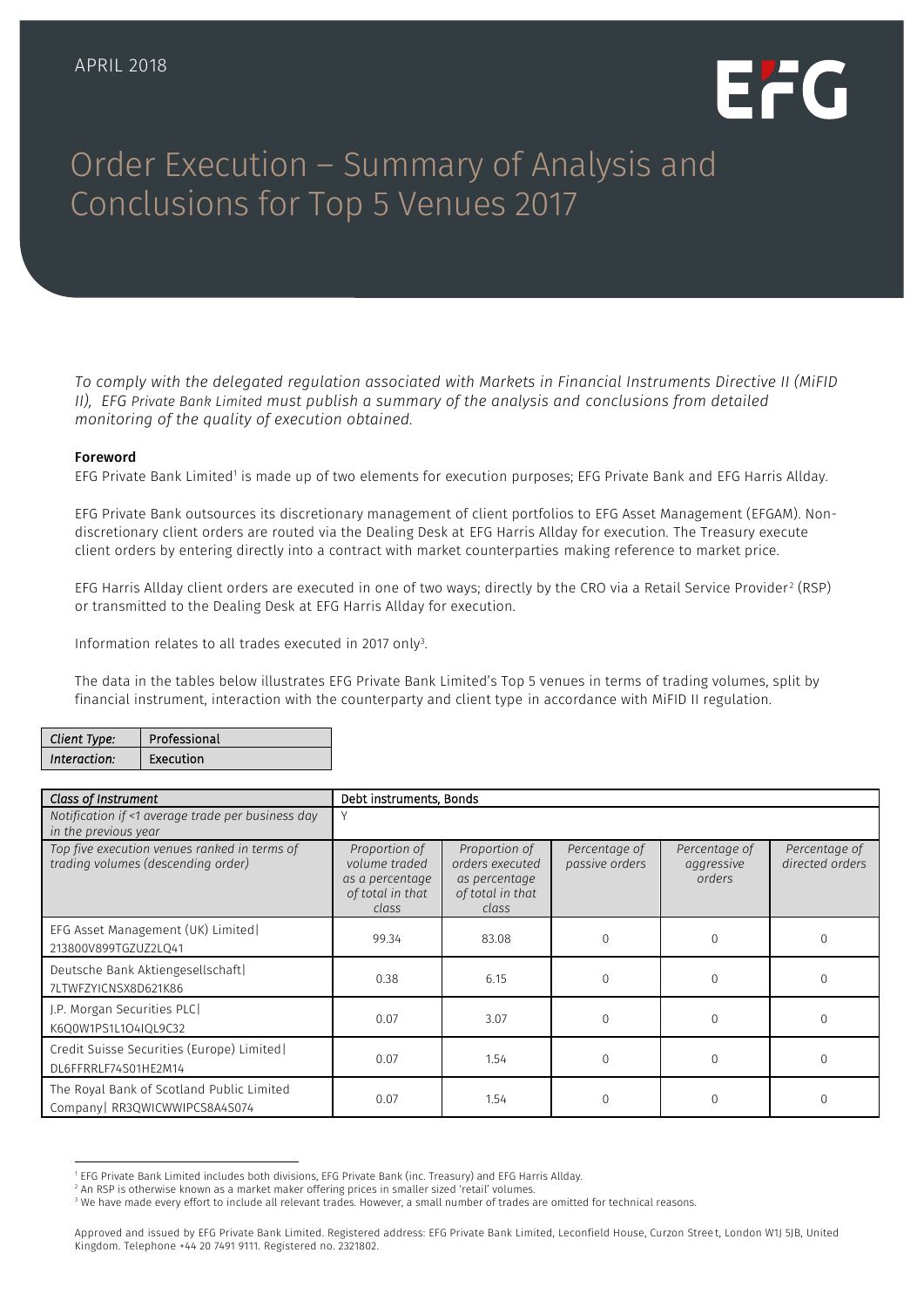| Class of Instrument                                                                |                                                                                | Debt instruments, Money Markets Instruments                                    |                                 |                                       |                                  |
|------------------------------------------------------------------------------------|--------------------------------------------------------------------------------|--------------------------------------------------------------------------------|---------------------------------|---------------------------------------|----------------------------------|
| Notification if <1 average trade per business day<br>in the previous year          |                                                                                |                                                                                |                                 |                                       |                                  |
| Top five execution venues ranked in terms of<br>trading volumes (descending order) | Proportion of<br>volume traded<br>as a percentage<br>of total in that<br>class | Proportion of<br>orders executed<br>as percentage<br>of total in that<br>class | Percentage of<br>passive orders | Percentage of<br>aggressive<br>orders | Percentage of<br>directed orders |
| EFG Asset Management (UK) Limited<br>213800V899TGZUZ2LO41                          | 100                                                                            | 100                                                                            |                                 |                                       |                                  |

| Class of Instrument                                                                |                                                                                | Equities - Shares & Depositary Receipts                                        |                                 |                                       |                                  |
|------------------------------------------------------------------------------------|--------------------------------------------------------------------------------|--------------------------------------------------------------------------------|---------------------------------|---------------------------------------|----------------------------------|
| Notification if <1 average trade per business day<br>in the previous year          | N                                                                              |                                                                                |                                 |                                       |                                  |
| Top five execution venues ranked in terms of<br>trading volumes (descending order) | Proportion of<br>volume traded<br>as a percentage<br>of total in that<br>class | Proportion of<br>orders executed<br>as percentage<br>of total in that<br>class | Percentage of<br>passive orders | Percentage of<br>aggressive<br>orders | Percentage of<br>directed orders |
| EFG Asset Management (UK) Limited<br>213800V899TGZUZ2LQ41                          | 99.95                                                                          | 98.81                                                                          |                                 |                                       |                                  |
| EFG Private Bank Limited<br>213800ZAC8VAGV4L2K61                                   | 0.05                                                                           | 1.19                                                                           |                                 |                                       |                                  |

| Class of Instrument                                                                |                                                                                | Currency Derivatives, Futures and Options admitted to trading on a trading venue |                                 |                                       |                                  |
|------------------------------------------------------------------------------------|--------------------------------------------------------------------------------|----------------------------------------------------------------------------------|---------------------------------|---------------------------------------|----------------------------------|
| Notification if <1 average trade per business day<br>in the previous year          |                                                                                |                                                                                  |                                 |                                       |                                  |
| Top five execution venues ranked in terms of<br>trading volumes (descending order) | Proportion of<br>volume traded<br>as a percentage<br>of total in that<br>class | Proportion of<br>orders executed<br>as percentage<br>of total in that<br>class   | Percentage of<br>passive orders | Percentage of<br>aggressive<br>orders | Percentage of<br>directed orders |
| EFG Private Bank Limited<br>213800ZAC8VAGV4L2K61                                   | 100                                                                            | 100                                                                              | 0                               |                                       |                                  |

| Class of Instrument                                                                |                                                                                | Currency Derivatives, Swaps, forwards and other currency derivatives           |                                 |                                       |                                  |
|------------------------------------------------------------------------------------|--------------------------------------------------------------------------------|--------------------------------------------------------------------------------|---------------------------------|---------------------------------------|----------------------------------|
| Notification if <1 average trade per business day<br>in the previous year          |                                                                                |                                                                                |                                 |                                       |                                  |
| Top five execution venues ranked in terms of<br>trading volumes (descending order) | Proportion of<br>volume traded<br>as a percentage<br>of total in that<br>class | Proportion of<br>orders executed<br>as percentage<br>of total in that<br>class | Percentage of<br>passive orders | Percentage of<br>aggressive<br>orders | Percentage of<br>directed orders |
| EFG Private Bank Limited<br>213800ZAC8VAGV4L2K61                                   | 100                                                                            | 100                                                                            |                                 |                                       |                                  |

| Class of Instrument                                                                | <b>Other Instruments</b>                                                       |                                                                                |                                 |                                       |                                  |
|------------------------------------------------------------------------------------|--------------------------------------------------------------------------------|--------------------------------------------------------------------------------|---------------------------------|---------------------------------------|----------------------------------|
| Notification if <1 average trade per business day<br>in the previous year          |                                                                                |                                                                                |                                 |                                       |                                  |
| Top five execution venues ranked in terms of<br>trading volumes (descending order) | Proportion of<br>volume traded<br>as a percentage<br>of total in that<br>class | Proportion of<br>orders executed<br>as percentage<br>of total in that<br>class | Percentage of<br>passive orders | Percentage of<br>aggressive<br>orders | Percentage of<br>directed orders |
| EFG Asset Management (UK) Limited<br>213800V899TGZUZ2LO41                          | 100                                                                            | 100                                                                            |                                 |                                       |                                  |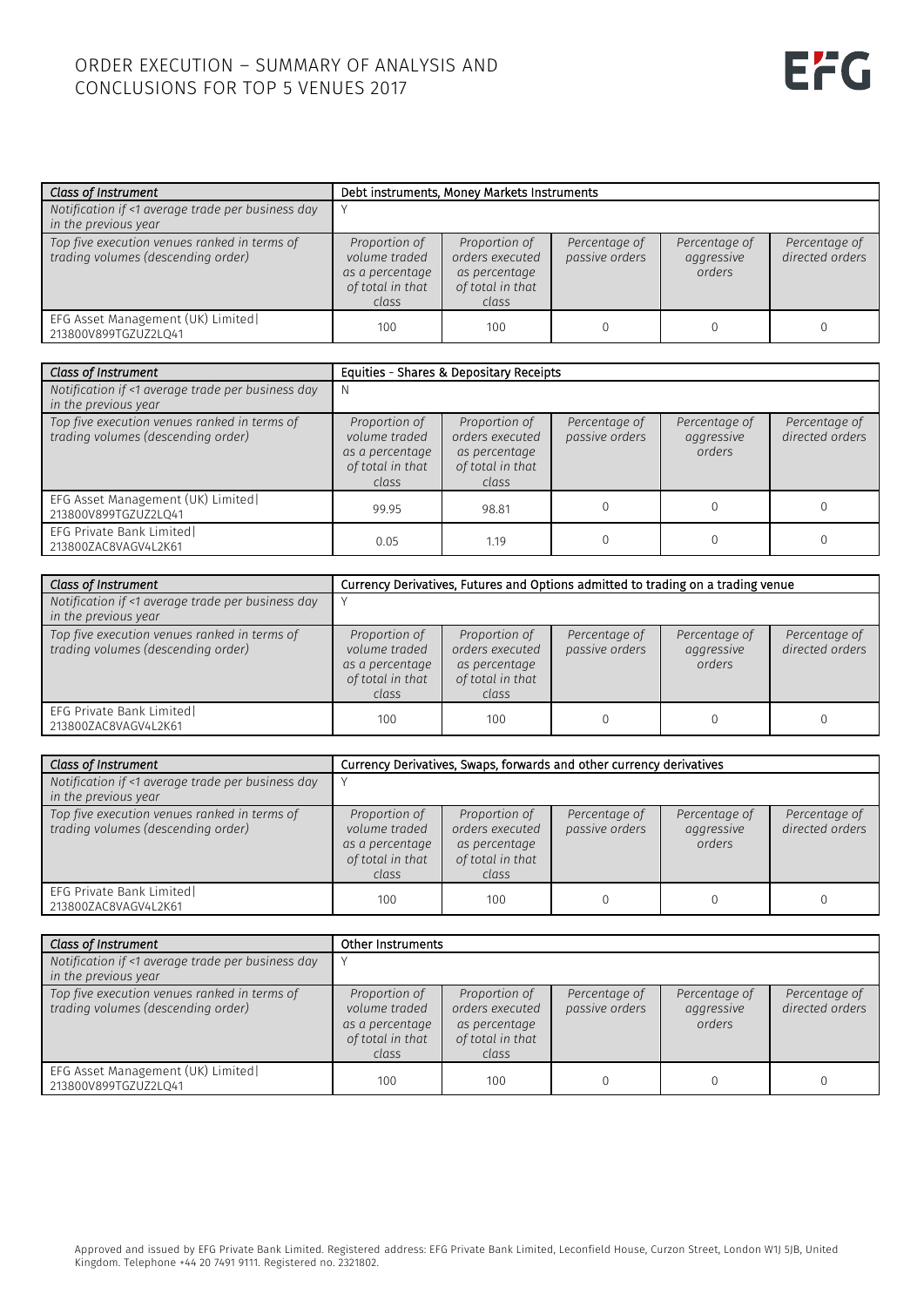| Client Type | Professional           |
|-------------|------------------------|
| Interaction | Placement/Transmission |

| Class of Instrument                                                                |                                                                                | Equities - Shares & Depositary Receipts                                        |                                 |                                       |                                  |
|------------------------------------------------------------------------------------|--------------------------------------------------------------------------------|--------------------------------------------------------------------------------|---------------------------------|---------------------------------------|----------------------------------|
| Notification if <1 average trade per business day<br>in the previous year          | <sup>N</sup>                                                                   |                                                                                |                                 |                                       |                                  |
| Top five execution venues ranked in terms of<br>trading volumes (descending order) | Proportion of<br>volume traded<br>as a percentage<br>of total in that<br>class | Proportion of<br>orders executed<br>as percentage<br>of total in that<br>class | Percentage of<br>passive orders | Percentage of<br>aggressive<br>orders | Percentage of<br>directed orders |
| DBS Vickers (Hong Kong) Limited  <br>25490026AB9ME1DX2507                          | 44.49                                                                          | 29.39                                                                          | $\Omega$                        | $\Omega$                              | <sup>n</sup>                     |
| Sanford C. Bernstein Limited  <br>54930049G8WQ5OOUSD19                             | 24.13                                                                          | 25.56                                                                          | $\mathbf 0$                     | $\Omega$                              |                                  |
| Morgan Stanley & Co. International PLC<br>4PQUHN3JPFGFNF3BB653                     | 12.11                                                                          | 21.41                                                                          | $\Omega$                        | $\Omega$                              |                                  |
| ICAP Securities Limited<br>213800NMEZS3MD2IUP33                                    | 8                                                                              | 7.67                                                                           | $\mathbf 0$                     | $\Omega$                              |                                  |
| Winterflood Securities Limited  <br>8BRUP6V1DX3PIG2R0745                           | 7.34                                                                           | 12.14                                                                          |                                 |                                       |                                  |

| Class of Instrument                                                                | Debt instruments, Bonds                                                        |                                                                                |                                 |                                       |                                  |
|------------------------------------------------------------------------------------|--------------------------------------------------------------------------------|--------------------------------------------------------------------------------|---------------------------------|---------------------------------------|----------------------------------|
| Notification if <1 average trade per business day<br>in the previous year          |                                                                                |                                                                                |                                 |                                       |                                  |
| Top five execution venues ranked in terms of<br>trading volumes (descending order) | Proportion of<br>volume traded<br>as a percentage<br>of total in that<br>class | Proportion of<br>orders executed<br>as percentage<br>of total in that<br>class | Percentage of<br>passive orders | Percentage of<br>aggressive<br>orders | Percentage of<br>directed orders |
| Wells Fargo Securities International Limited<br>BWS7DNS2Z4NPKPNYKL75               | 100                                                                            | 100                                                                            |                                 |                                       |                                  |

| Class of Instrument                                                                | Other instruments                                                              |                                                                                |                                 |                                       |                                  |
|------------------------------------------------------------------------------------|--------------------------------------------------------------------------------|--------------------------------------------------------------------------------|---------------------------------|---------------------------------------|----------------------------------|
| Notification if <1 average trade per business day<br>in the previous year          |                                                                                |                                                                                |                                 |                                       |                                  |
| Top five execution venues ranked in terms of<br>trading volumes (descending order) | Proportion of<br>volume traded<br>as a percentage<br>of total in that<br>class | Proportion of<br>orders executed<br>as percentage<br>of total in that<br>class | Percentage of<br>passive orders | Percentage of<br>aggressive<br>orders | Percentage of<br>directed orders |
| DBS Vickers (Hong Kong) Limited  <br>25490026AB9ME1DX2507                          | 57.88                                                                          | 62.5                                                                           | 0                               |                                       |                                  |
| Sanford C. Bernstein Limited  <br>54930049G8WQ5OOUSD19                             | 30.34                                                                          | 25                                                                             | $\Omega$                        |                                       |                                  |
| Morgan Stanley & Co. International<br>PLC 4PQUHN3JPFGFNF3BB653                     | 11.78                                                                          | 12.5                                                                           |                                 |                                       |                                  |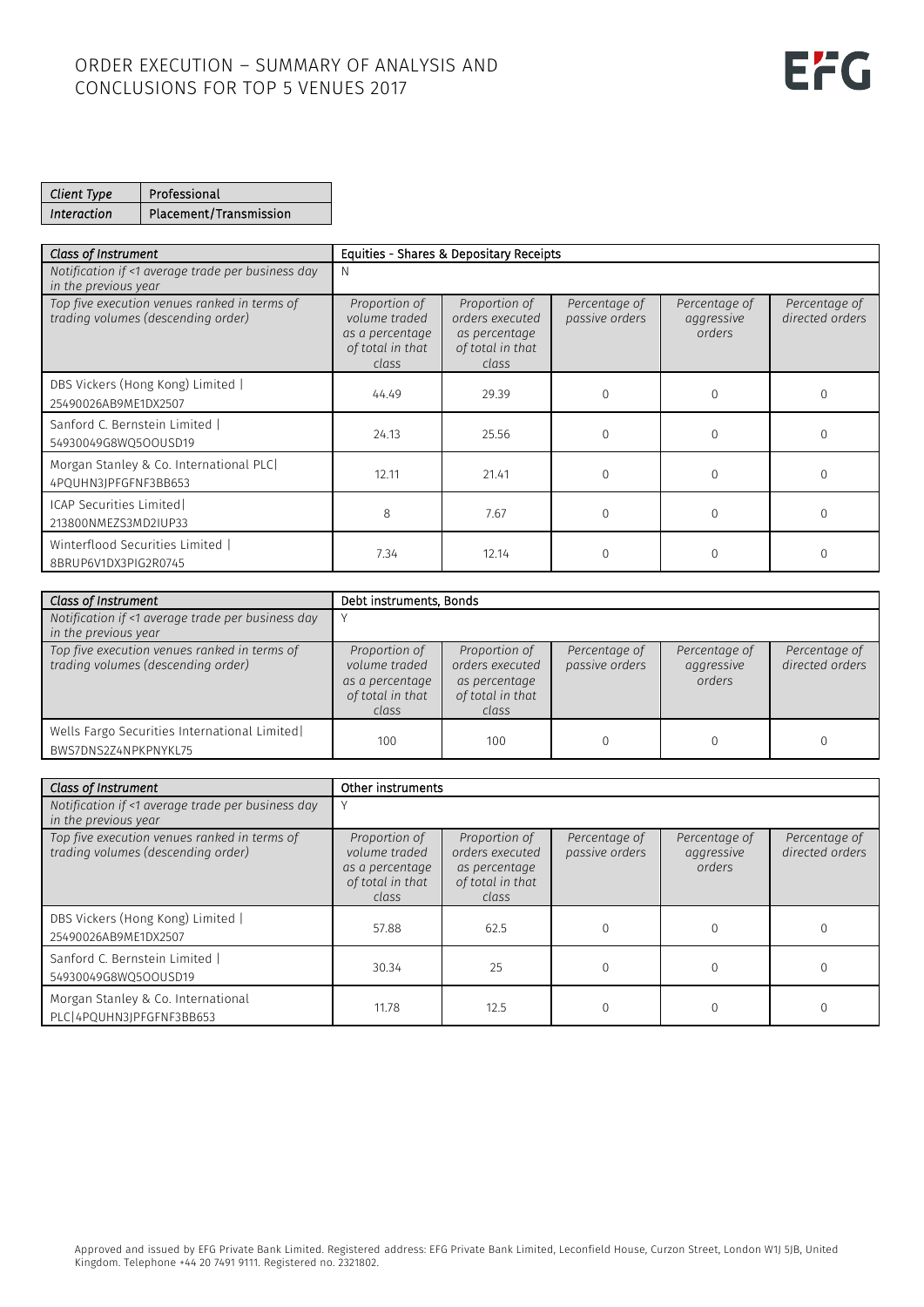| Client Type        | Retail    |
|--------------------|-----------|
| <i>Interaction</i> | Execution |

| Class of Instrument                                                                | Equities - Shares & Depositary Receipts                                        |                                                                                |                                 |                                       |                                  |
|------------------------------------------------------------------------------------|--------------------------------------------------------------------------------|--------------------------------------------------------------------------------|---------------------------------|---------------------------------------|----------------------------------|
| Notification if <1 average trade per business day<br>in the previous year          | N                                                                              |                                                                                |                                 |                                       |                                  |
| Top five execution venues ranked in terms of<br>trading volumes (descending order) | Proportion of<br>volume traded<br>as a percentage<br>of total in that<br>class | Proportion of<br>orders executed<br>as percentage<br>of total in that<br>class | Percentage of<br>passive orders | Percentage of<br>aggressive<br>orders | Percentage of<br>directed orders |
| EFG Asset Management (UK) Limited<br>213800V899TGZUZ2LQ41                          | 70.09                                                                          | 28.9                                                                           | $\Omega$                        |                                       |                                  |
| Investec Bank PLC<br>84S0VF8TSMH0T6D4K848                                          | 6.45                                                                           | 6.02                                                                           | $\Omega$                        |                                       |                                  |
| KCG Europe Limited<br>549300346EFUPFCXJT79                                         | 4.14                                                                           | 12.72                                                                          | $\Omega$                        |                                       |                                  |
| Numis Securities Limited<br>213800P3F4RT97WDSX47                                   | 3.22                                                                           | 7.45                                                                           | $\Omega$                        | $\Omega$                              | <sup>n</sup>                     |
| Canaccord Genuity Wealth Limited<br>213800LJU4K7L7CBFN57                           | 3.04                                                                           | 8.4                                                                            |                                 |                                       |                                  |

| Class of Instrument                                                                | Debt instruments, Bonds                                                        |                                                                                |                                 |                                       |                                  |
|------------------------------------------------------------------------------------|--------------------------------------------------------------------------------|--------------------------------------------------------------------------------|---------------------------------|---------------------------------------|----------------------------------|
| Notification if <1 average trade per business day<br>in the previous year          | N                                                                              |                                                                                |                                 |                                       |                                  |
| Top five execution venues ranked in terms of<br>trading volumes (descending order) | Proportion of<br>volume traded<br>as a percentage<br>of total in that<br>class | Proportion of<br>orders executed<br>as percentage<br>of total in that<br>class | Percentage of<br>passive orders | Percentage of<br>aggressive<br>orders | Percentage of<br>directed orders |
| EFG Asset Management (UK) Limited<br>213800V899TGZUZ2LQ41                          | 99.74                                                                          | 53.94                                                                          | $\Omega$                        | $\Omega$                              | $\Omega$                         |
| UBS Limited<br>REYPIEJN7XZHSUI0N355                                                | 0.02                                                                           | 1.74                                                                           | $\Omega$                        | $\Omega$                              |                                  |
| Barclays Capital Securities Limited<br>K9WDOH4D2PYBSLSOB484                        | 0.02                                                                           | 2.52                                                                           | $\Omega$                        | $\Omega$                              | $\Omega$                         |
| J.P. Morgan Securities PLC<br>K6Q0W1PS1L1O4IQL9C32                                 | 0.02                                                                           | 4.36                                                                           | $\Omega$                        | $\Omega$                              |                                  |
| Winterflood Securities Limited  <br>8BRUP6V1DX3PIG2R0745                           | 0.02                                                                           | 9.8                                                                            | $\Omega$                        | $\Omega$                              | $\Omega$                         |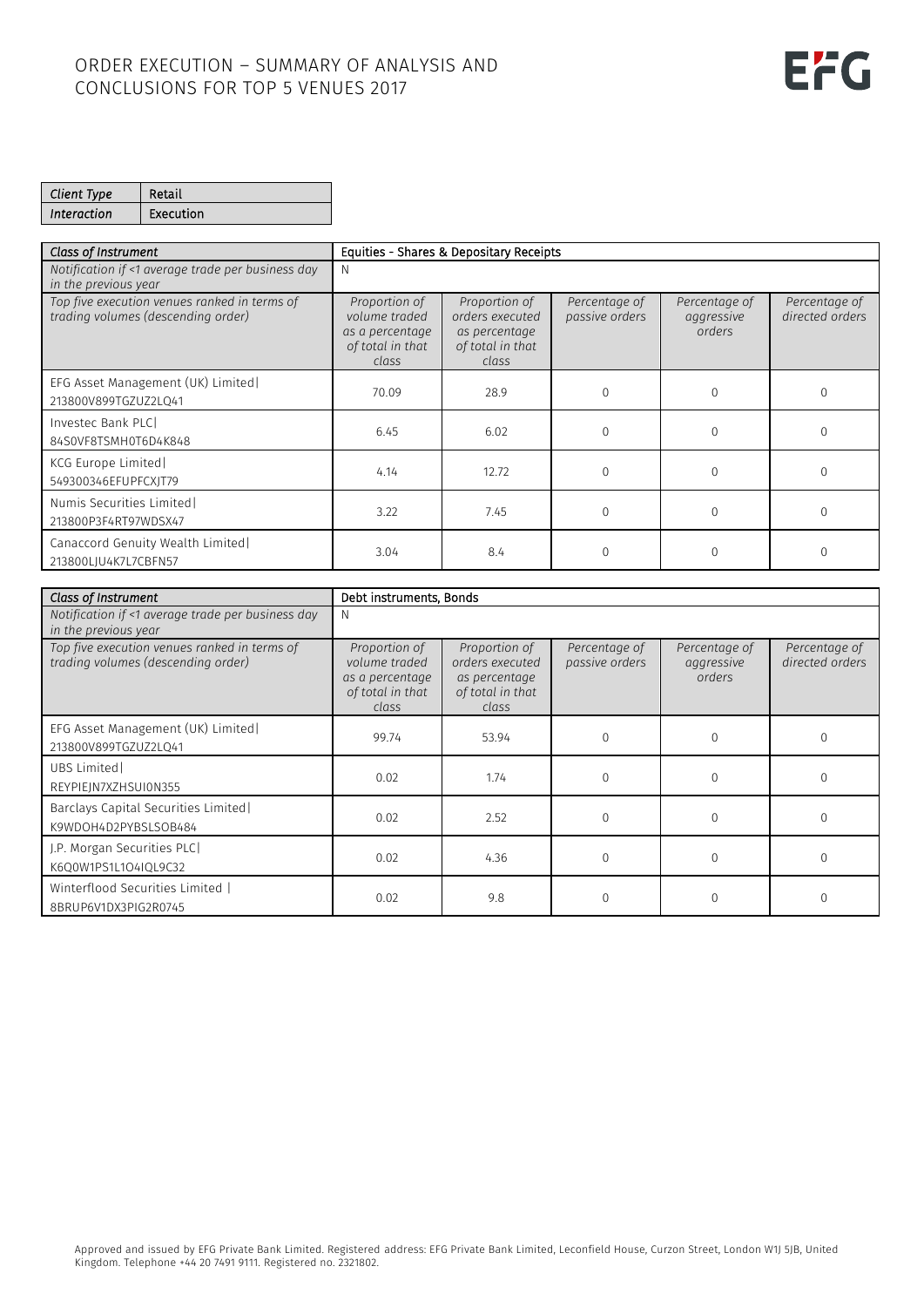| Class of Instrument                                                                | Debt instruments, Money markets instruments                                    |                                                                                |                                 |                                       |                                  |
|------------------------------------------------------------------------------------|--------------------------------------------------------------------------------|--------------------------------------------------------------------------------|---------------------------------|---------------------------------------|----------------------------------|
| Notification if <1 average trade per business day<br>in the previous year          |                                                                                |                                                                                |                                 |                                       |                                  |
| Top five execution venues ranked in terms of<br>trading volumes (descending order) | Proportion of<br>volume traded<br>as a percentage<br>of total in that<br>class | Proportion of<br>orders executed<br>as percentage<br>of total in that<br>class | Percentage of<br>passive orders | Percentage of<br>aggressive<br>orders | Percentage of<br>directed orders |
| EFG Asset Management (UK) Limited<br>213800V899TGZUZ2LQ41                          | 99.22                                                                          | 65.24                                                                          | O                               | $\Omega$                              | $\Omega$                         |
| The Toronto-Dominion Bankl<br>PT3QB789TSUIDF371261                                 | 0.26                                                                           | 3.66                                                                           | 0                               |                                       | $\Omega$                         |
| Bloomberg Trading Facility Limited<br>549300ROEJDDAXM6LU05                         | 0.25                                                                           | 4.27                                                                           |                                 |                                       |                                  |
| Goldman Sachs Internationall<br>W22LROWP2IHZNBB6K528                               | 0.07                                                                           | 5.48                                                                           | 0                               |                                       | $\cap$                           |
| Credit Suisse Securities (Europe) Limited <br>DL6FFRRLF74S01HE2M14                 | 0.04                                                                           | 2.44                                                                           |                                 |                                       |                                  |

| Class of Instrument                                                                | Currency Derivatives, Futures and Options admitted to trading on a trading venue |                                                                                |                                 |                                       |                                  |
|------------------------------------------------------------------------------------|----------------------------------------------------------------------------------|--------------------------------------------------------------------------------|---------------------------------|---------------------------------------|----------------------------------|
| Notification if <1 average trade per business day<br>in the previous year          |                                                                                  |                                                                                |                                 |                                       |                                  |
| Top five execution venues ranked in terms of<br>trading volumes (descending order) | Proportion of<br>volume traded<br>as a percentage<br>of total in that<br>class   | Proportion of<br>orders executed<br>as percentage<br>of total in that<br>class | Percentage of<br>passive orders | Percentage of<br>aggressive<br>orders | Percentage of<br>directed orders |
| EFG Private Bank Limited<br>213800ZAC8VAGV4L2K61                                   | 100                                                                              | 100                                                                            |                                 |                                       |                                  |

| Class of Instrument                                                                | Currency Derivatives, Swaps, forwards and other currency derivatives           |                                                                                |                                 |                                       |                                  |
|------------------------------------------------------------------------------------|--------------------------------------------------------------------------------|--------------------------------------------------------------------------------|---------------------------------|---------------------------------------|----------------------------------|
| Notification if <1 average trade per business day<br>in the previous year          |                                                                                |                                                                                |                                 |                                       |                                  |
| Top five execution venues ranked in terms of<br>trading volumes (descending order) | Proportion of<br>volume traded<br>as a percentage<br>of total in that<br>class | Proportion of<br>orders executed<br>as percentage<br>of total in that<br>class | Percentage of<br>passive orders | Percentage of<br>aggressive<br>orders | Percentage of<br>directed orders |
| EFG Private Bank Limited<br>213800ZAC8VAGV4L2K61                                   | 100                                                                            | 100                                                                            |                                 |                                       |                                  |

| Class of Instrument                                                                |                                                                                | Structured finance instruments                                                 |                                 |                                       |                                  |  |
|------------------------------------------------------------------------------------|--------------------------------------------------------------------------------|--------------------------------------------------------------------------------|---------------------------------|---------------------------------------|----------------------------------|--|
| Notification if <1 average trade per business day<br>in the previous year          |                                                                                |                                                                                |                                 |                                       |                                  |  |
| Top five execution venues ranked in terms of<br>trading volumes (descending order) | Proportion of<br>volume traded<br>as a percentage<br>of total in that<br>class | Proportion of<br>orders executed<br>as percentage<br>of total in that<br>class | Percentage of<br>passive orders | Percentage of<br>aggressive<br>orders | Percentage of<br>directed orders |  |
| EFG Asset Management (UK) Limited<br>213800V899TGZUZ2LO41                          | 99.98                                                                          | 6.25                                                                           |                                 |                                       |                                  |  |
| Susquehanna International Securities Limited<br>635400IAV22ZOU1NFS89               | 0.01                                                                           | 56.25                                                                          |                                 |                                       |                                  |  |
| Peel Hunt LLPI<br>5493007DWN0R4YBM4C84                                             | 0.01                                                                           | 37.5                                                                           |                                 |                                       |                                  |  |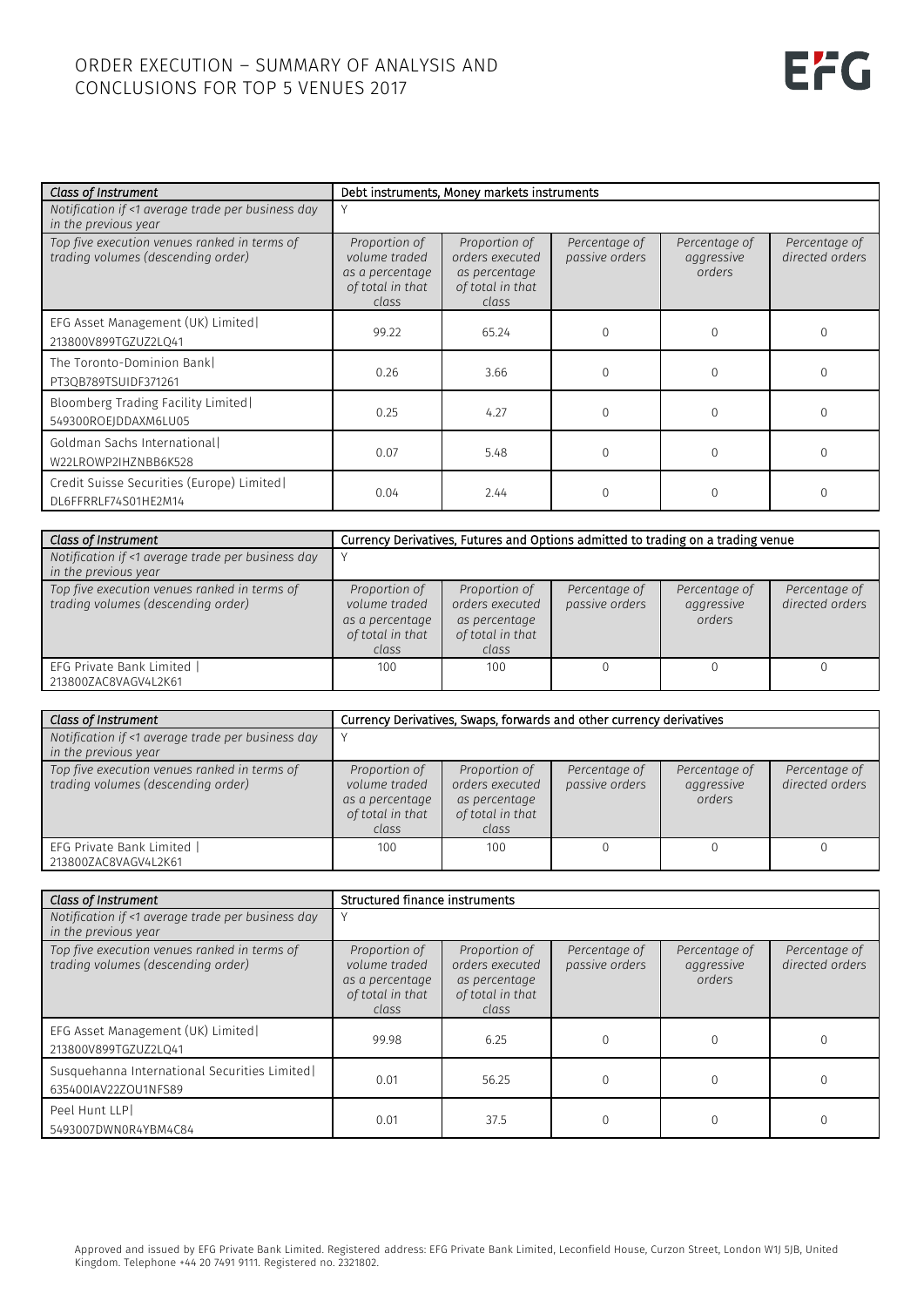| Class of Instrument                                                                | Exchange traded products (Exchange traded funds, exchange traded notes and exchange<br>traded commodities) |                                                                                |                                 |                                       |                                  |
|------------------------------------------------------------------------------------|------------------------------------------------------------------------------------------------------------|--------------------------------------------------------------------------------|---------------------------------|---------------------------------------|----------------------------------|
| Notification if <1 average trade per business day<br>in the previous year          | N                                                                                                          |                                                                                |                                 |                                       |                                  |
| Top five execution venues ranked in terms of<br>trading volumes (descending order) | Proportion of<br>volume traded<br>as a percentage<br>of total in that<br>class                             | Proportion of<br>orders executed<br>as percentage<br>of total in that<br>class | Percentage of<br>passive orders | Percentage of<br>aggressive<br>orders | Percentage of<br>directed orders |
| Peel Hunt LLP<br>5493007DWN0R4YBM4C84                                              | 34.35                                                                                                      | 39.09                                                                          | $\Omega$                        | 0                                     | $\Omega$                         |
| EFG Asset Management (UK) Limited<br>213800V899TGZUZ2LQ41                          | 19.88                                                                                                      | 6.26                                                                           | 0                               |                                       |                                  |
| Winterflood Securities Limited  <br>8BRUP6V1DX3PIG2R0745                           | 16.81                                                                                                      | 14.04                                                                          | $\Omega$                        | $\Omega$                              | $\Omega$                         |
| Susquehanna International Securities Limited<br>635400IAV22ZOU1NFS89               | 14.01                                                                                                      | 26.57                                                                          | 0                               | $\Omega$                              | $\Omega$                         |
| KCG EUROPE LIMITED<br>549300346EFUPFCXJT79                                         | 11.41                                                                                                      | 5.4                                                                            |                                 |                                       |                                  |

| Class of Instrument                                                                | Other instruments                                                              |                                                                                |                                 |                                       |                                  |
|------------------------------------------------------------------------------------|--------------------------------------------------------------------------------|--------------------------------------------------------------------------------|---------------------------------|---------------------------------------|----------------------------------|
| Notification if <1 average trade per business day<br>in the previous year          |                                                                                |                                                                                |                                 |                                       |                                  |
| Top five execution venues ranked in terms of<br>trading volumes (descending order) | Proportion of<br>volume traded<br>as a percentage<br>of total in that<br>class | Proportion of<br>orders executed<br>as percentage<br>of total in that<br>class | Percentage of<br>passive orders | Percentage of<br>aggressive<br>orders | Percentage of<br>directed orders |
| EFG Asset Management (UK) Limited<br>213800V899TGZUZ2LQ41                          | 99.94                                                                          | 18.72                                                                          | $\Omega$                        | 0                                     |                                  |
| Credit Suisse Securities (Europe) Limited <br>DL6FFRRLF74S01HE2M14                 | 0.03                                                                           | 1.53                                                                           | $\mathbf 0$                     | 0                                     | $\Omega$                         |
| Merrill Lynch International<br>GGDZP1UYGU9STUHRDP48                                | 0.01                                                                           | 0.09                                                                           | $\Omega$                        | $\cap$                                | $\cap$                           |
| UBS Limited<br>REYPIEJN7XZHSUI0N355                                                | 0.01                                                                           | 0.21                                                                           | $\Omega$                        | $\Omega$                              | $\Omega$                         |
| Deutsche Bank Aktiengesellschaft<br>7LTWFZYICNSX8D621K86                           | 0.01                                                                           | 0.21                                                                           | $\Omega$                        | 0                                     |                                  |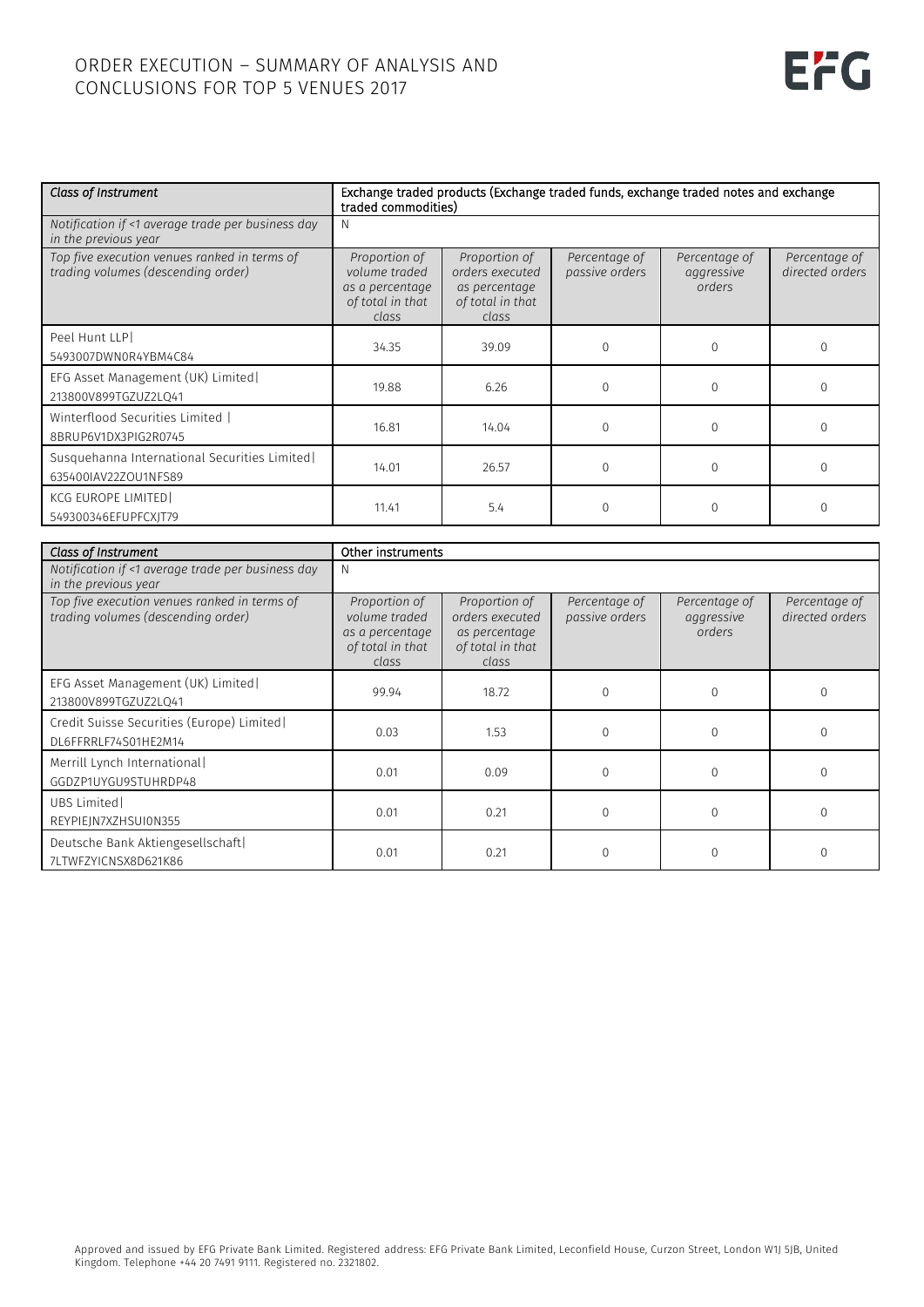| Client Type | Retail                 |
|-------------|------------------------|
| Interaction | Placement/Transmission |

| Class of Instrument                                                                | Equities - Shares & Depositary Receipts                                        |                                                                                |                                 |                                       |                                  |
|------------------------------------------------------------------------------------|--------------------------------------------------------------------------------|--------------------------------------------------------------------------------|---------------------------------|---------------------------------------|----------------------------------|
| Notification if <1 average trade per business day<br>in the previous year          | N                                                                              |                                                                                |                                 |                                       |                                  |
| Top five execution venues ranked in terms of<br>trading volumes (descending order) | Proportion of<br>volume traded<br>as a percentage<br>of total in that<br>class | Proportion of<br>orders executed<br>as percentage<br>of total in that<br>class | Percentage of<br>passive orders | Percentage of<br>aggressive<br>orders | Percentage of<br>directed orders |
| Winterflood Securities Limited  <br>8BRUP6V1DX3PIG2R0745                           | 73.47                                                                          | 87.86                                                                          | $\Omega$                        |                                       |                                  |
| Morgan Stanley & Co. International PLC<br>4PQUHN3JPFGFNF3BB653                     | 10.1                                                                           | 5.51                                                                           | $\Omega$                        | O                                     |                                  |
| Sanford C. Bernstein Limited<br>54930049G8WQ5OOUSD19                               | 5.41                                                                           | 3.12                                                                           | $\Omega$                        |                                       |                                  |
| Wells Fargo Securities International Limited<br>BWS7DNS2Z4NPKPNYKL75               | 5.07                                                                           | 2.38                                                                           | $\Omega$                        |                                       |                                  |
| <b>BIPL Securities</b>                                                             | 3.35                                                                           | 0.03                                                                           | $\Omega$                        |                                       |                                  |

| Class of Instrument                                                                | Debt instruments, Bonds                                                        |                                                                                |                                 |                                       |                                  |
|------------------------------------------------------------------------------------|--------------------------------------------------------------------------------|--------------------------------------------------------------------------------|---------------------------------|---------------------------------------|----------------------------------|
| Notification if <1 average trade per business day<br>in the previous year          | V                                                                              |                                                                                |                                 |                                       |                                  |
| Top five execution venues ranked in terms of<br>trading volumes (descending order) | Proportion of<br>volume traded<br>as a percentage<br>of total in that<br>class | Proportion of<br>orders executed<br>as percentage<br>of total in that<br>class | Percentage of<br>passive orders | Percentage of<br>aggressive<br>orders | Percentage of<br>directed orders |
| Morgan Stanley & Co. International PLC<br>4PQUHN3JPFGFNF3BB653                     | 53.38                                                                          | 50.74                                                                          | $\Omega$                        |                                       |                                  |
| Winterflood Securities Limited  <br>8BRUP6V1DX3PIG2R0745                           | 18.87                                                                          | 23.53                                                                          | $\mathbf 0$                     |                                       |                                  |
| NCL Investments Limited<br>D2F0VEF263OY4T3YK397                                    | 18.59                                                                          | 12.5                                                                           | $\Omega$                        |                                       |                                  |
| Wells Fargo Securities International Limited<br>BWS7DNS2Z4NPKPNYKL75               | 8.97                                                                           | 12.5                                                                           | $\Omega$                        |                                       |                                  |
| The Royal Bank of Scotland Public Limited<br>Company RR3QWICWWIPCS8A4S074          | 0.19                                                                           | 0.73                                                                           |                                 |                                       |                                  |

| Class of Instrument                                                                | Debt instruments. Money markets instruments                                    |                                                                                |                                 |                                       |                                  |
|------------------------------------------------------------------------------------|--------------------------------------------------------------------------------|--------------------------------------------------------------------------------|---------------------------------|---------------------------------------|----------------------------------|
| Notification if <1 average trade per business day<br>in the previous year          |                                                                                |                                                                                |                                 |                                       |                                  |
| Top five execution venues ranked in terms of<br>trading volumes (descending order) | Proportion of<br>volume traded<br>as a percentage<br>of total in that<br>class | Proportion of<br>orders executed<br>as percentage<br>of total in that<br>class | Percentage of<br>passive orders | Percentage of<br>aggressive<br>orders | Percentage of<br>directed orders |
| NCL Investments Limited<br>D2F0VEF263OY4T3YK397                                    | 69.24                                                                          | 50                                                                             |                                 |                                       |                                  |
| Morgan Stanley & Co. International PLC<br>4PQUHN3JPFGFNF3BB653                     | 30.76                                                                          | 50                                                                             |                                 |                                       |                                  |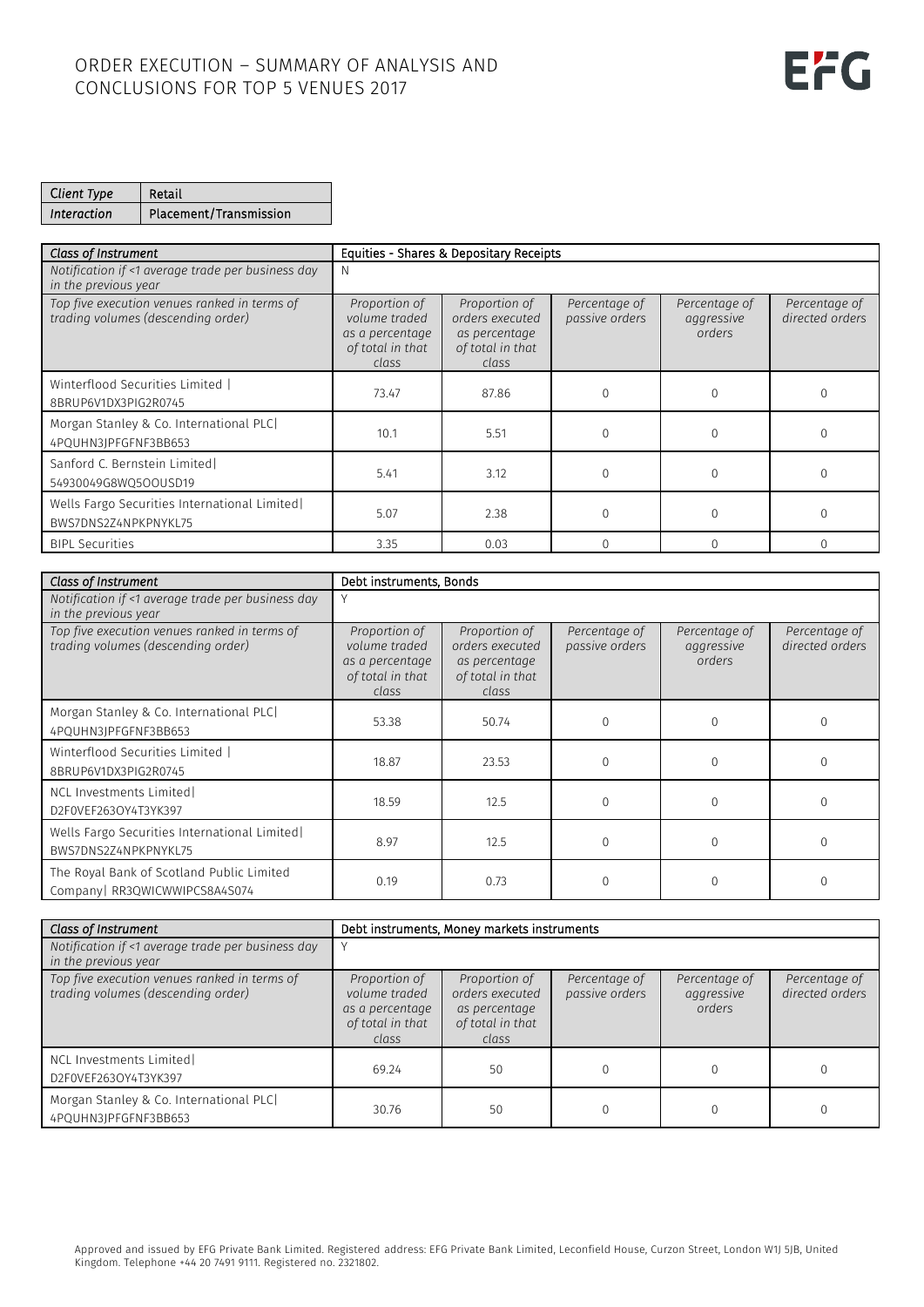| Class of Instrument                                                                | Structured finance instruments                                                 |                                                                                |                                 |                                       |                                  |
|------------------------------------------------------------------------------------|--------------------------------------------------------------------------------|--------------------------------------------------------------------------------|---------------------------------|---------------------------------------|----------------------------------|
| Notification if <1 average trade per business day in<br>the previous year          |                                                                                |                                                                                |                                 |                                       |                                  |
| Top five execution venues ranked in terms of<br>trading volumes (descending order) | Proportion of<br>volume traded<br>as a percentage<br>of total in that<br>class | Proportion of<br>orders executed<br>as percentage<br>of total in that<br>class | Percentage of<br>passive orders | Percentage of<br>aggressive<br>orders | Percentage of<br>directed orders |
| Winterflood Securities Limited<br>8BRUP6V1DX3PIG2R0745                             | 78.37                                                                          | 81.82                                                                          | $\Omega$                        |                                       |                                  |
| Pershing Securities Limited<br>549300NC3GURN0AEZU06                                | 21.63                                                                          | 18.18                                                                          | 0                               |                                       |                                  |

| Class of Instrument                                                                | Securitized Derivatives, Warrants and Certificate Derivatives                     |                                                                                |                                 |                                       |                                  |
|------------------------------------------------------------------------------------|-----------------------------------------------------------------------------------|--------------------------------------------------------------------------------|---------------------------------|---------------------------------------|----------------------------------|
| Notification if <1 average trade per business day in<br>the previous year.         |                                                                                   |                                                                                |                                 |                                       |                                  |
| Top five execution venues ranked in terms of<br>trading volumes (descending order) | Proportion of<br>volume traded<br>as a<br>percentage of<br>total in that<br>class | Proportion of<br>orders executed<br>as percentage<br>of total in that<br>class | Percentage of<br>passive orders | Percentage of<br>aggressive<br>orders | Percentage of<br>directed orders |
| Sanford C. Bernstein Limited  <br>54930049G8WO5OOUSD19                             | 100                                                                               | 100                                                                            |                                 |                                       |                                  |

| Class of Instrument                                                                | Exchange traded products (Exchange traded funds, exchange traded notes and exchange<br>traded commodities) |                                                                                |                                 |                                       |                                  |
|------------------------------------------------------------------------------------|------------------------------------------------------------------------------------------------------------|--------------------------------------------------------------------------------|---------------------------------|---------------------------------------|----------------------------------|
| Notification if <1 average trade per business day in<br>the previous year          |                                                                                                            |                                                                                |                                 |                                       |                                  |
| Top five execution venues ranked in terms of<br>trading volumes (descending order) | Proportion of<br>volume traded<br>as a percentage<br>of total in that<br>class                             | Proportion of<br>orders executed<br>as percentage<br>of total in that<br>class | Percentage of<br>passive orders | Percentage of<br>aggressive<br>orders | Percentage of<br>directed orders |
| Winterflood Securities Limited<br>8BRUP6V1DX3PIG2R0745                             | 73.76                                                                                                      | 75.82                                                                          | $\Omega$                        |                                       |                                  |
| Morgan Stanley & Co. International<br>PLC14POUHN3IPFGFNF3BB653                     | 25.34                                                                                                      | 21.72                                                                          | $\Omega$                        |                                       |                                  |
| Sanford C. Bernstein Limited  <br>54930049G8WQ5OOUSD19                             | 0.77                                                                                                       | 2.05                                                                           | $\Omega$                        |                                       |                                  |
| Pershing Securities Limited  <br>549300NC3GURN0AEZU06                              | 0.13                                                                                                       | 0.41                                                                           |                                 |                                       |                                  |

| Class of Instrument                                                                | Other instruments                                                              |                                                                                |                                 |                                       |                                  |
|------------------------------------------------------------------------------------|--------------------------------------------------------------------------------|--------------------------------------------------------------------------------|---------------------------------|---------------------------------------|----------------------------------|
| Notification if <1 average trade per business day in<br>the previous year          | N                                                                              |                                                                                |                                 |                                       |                                  |
| Top five execution venues ranked in terms of<br>trading volumes (descending order) | Proportion of<br>volume traded<br>as a percentage<br>of total in that<br>class | Proportion of<br>orders executed<br>as percentage<br>of total in that<br>class | Percentage of<br>passive orders | Percentage of<br>aggressive<br>orders | Percentage of<br>directed orders |
| Winterflood Securities Limited  <br>8BRUP6V1DX3PIG2R0745                           | 83.68                                                                          | 90.27                                                                          | $\Omega$                        | $\Omega$                              | <sup>0</sup>                     |
| Wells Fargo Securities International Limited<br>BWS7DNS2Z4NPKPNYKL75               | 7.57                                                                           | 6.49                                                                           | $\Omega$                        | $\Omega$                              |                                  |
| Morgan Stanley & Co. International PLC<br>4PQUHN3JPFGFNF3BB653                     | 7.1                                                                            | 1.34                                                                           | $\Omega$                        | $\Omega$                              |                                  |
| Sanford C. Bernstein Limited  <br>54930049G8WQ5OOUSD19                             | 1.54                                                                           | 1.79                                                                           | $\Omega$                        | $\Omega$                              |                                  |
| ICAP Securities Limited   213800NMEZS3MD2IUP33                                     | 0.11                                                                           | 0.11                                                                           | $\Omega$                        | $\cap$                                |                                  |

Approved and issued by EFG Private Bank Limited. Registered address: EFG Private Bank Limited, Leconfield House, Curzon Street, London W1J 5JB, United Kingdom. Telephone +44 20 7491 9111. Registered no. 2321802.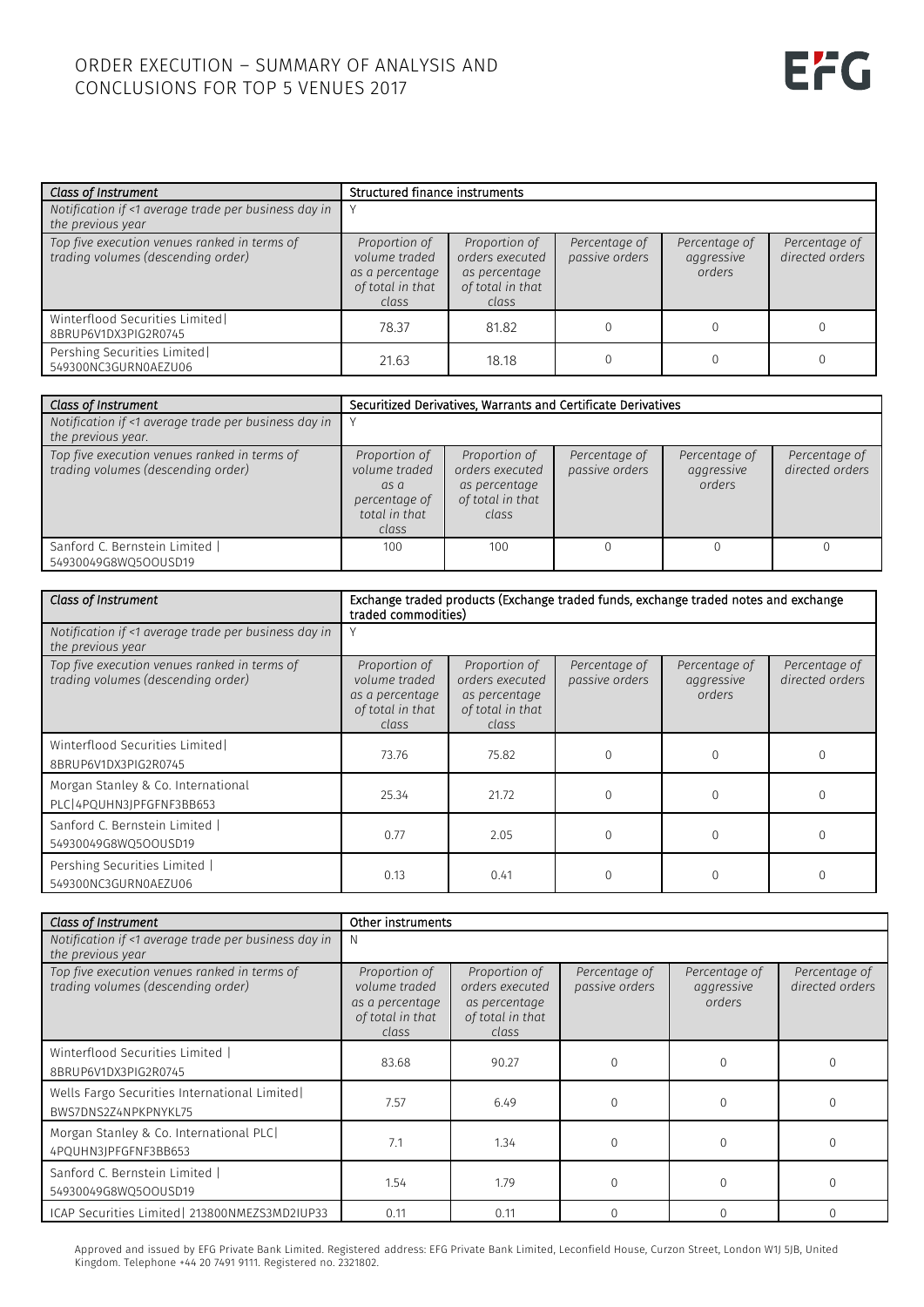There are eight areas in the delegated regulation set out in a-h below.

a. An explanation of the relative importance the firm gave to the execution factors of price, costs, speed, likelihood of execution or any other consideration including qualitative factors when assessing the quality of execution;

Throughout 2017, EFG Private Bank Limited maintained an Order Handling and Best Execution Policy, which noted:

"When executing an order, EFG Private Bank Limited shall take into account the following factors:

- Price of the financial instrument;
- Costs of transaction (i.e. the fees charged for executing an order on a particular venue) which are passed onto you, directly or indirectly;
- Speed:

j

- Likelihood of execution and settlement; and
- Size and nature of order.

We will also take into account:

- Any other relevant considerations (such as market impact);
- Whether you have given us specific instructions (because execution according to your instructions will satisfy the best execution obligation).

For retail clients only: Obtaining the best possible result will take into account 'total consideration'. Total consideration consists of the price of the financial instrument and the costs related to execution, including any expenses incurred which are directly related to the execution of the order such as any execution venue fees, clearing and settlement fees, and any other fees paid to third parties involved in the execution of the order.

For Professional clients: In some circumstances, the importance of these factors will be weighted according to the product."

For all classes of financial instrument, ordinarily, price will merit a high relative importance in obtaining the best possible outcome for clients. In certain circumstances, for some client orders, financial instruments or markets, EFG Private Bank Limited, at its absolute discretion, may have decided that other factors were more important in determining the best possible results for clients in accordance with the policy.

### b. A description of any close links, conflicts of interest, and common ownerships with respect to any execution venues used to execute orders;

For clients of EFG Private Bank, the discretionary management of client portfolios is outsourced to EFG Asset Management (EFGAM), whom it relies on for execution of discretionary trades. EFG Private Bank Limited believes this to be appropriate because the order handling and best execution policies across EFG Private Bank Limited and EFGAM are aligned for consistency in execution standards. EFG Private Bank Limited performs regular monitoring of EFGAM's executions.

#### c. A description of any specific arrangements with any execution venues regarding payments made or received, discounts, rebates or non-monetary benefits received;

EFG Private Bank Limited does not have specific arrangements with any execution venues regarding payments made or received discounts, rebates or non-monetary benefits.

EFG Private Bank Limited has commission rate agreements with all venues for overseas and Direct Market Access (DMA)<sup>4</sup> trades.

<sup>4</sup> Direct market access (DMA) is a term used in financial markets to describe electronic trading facilities that give investors wishing to trade in financial instruments a way to interact with the order book of an exchange. Normally, trading on the order book is restricted to broker-dealers and market making firms that are members of the exchange.

Approved and issued by EFG Private Bank Limited. Registered address: EFG Private Bank Limited, Leconfield House, Curzon Street, London W1J 5JB, United Kingdom. Telephone +44 20 7491 9111. Registered no. 2321802.